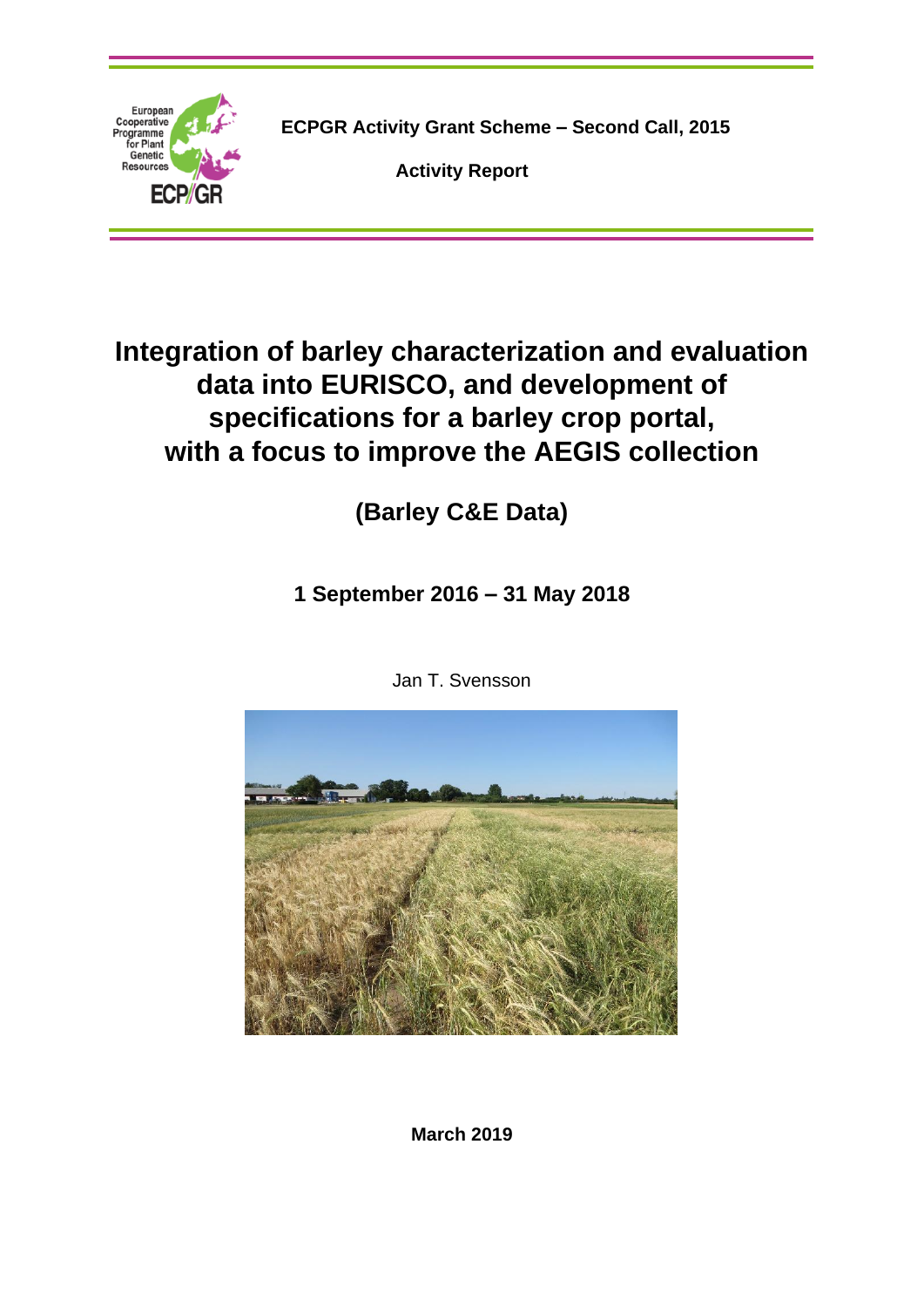**(Barley C&E Data)**

**Activity Report**

## **CONTENTS**

|  | 1a. Expand the barley AEGIS collection with accessions from Estonia,        |  |
|--|-----------------------------------------------------------------------------|--|
|  |                                                                             |  |
|  |                                                                             |  |
|  | 2b. Collect C&E data from members of the previous barley Activity (HordEva) |  |
|  | 3. Creation of a "barley view" on EURISCO and development of specifications |  |
|  |                                                                             |  |
|  |                                                                             |  |
|  |                                                                             |  |
|  |                                                                             |  |

#### **Photograph**

Regeneration of conservation varieties at TystofteFonden, Denmark. In the centre is cv. Svanhals from a selection in Swedish Plymage released in1903, to the left is cv. Åsa from the 1940s (Dore x Wega) and to the right is Gute-barley released in 1901. Gute-barley is a selection from a landrace from Gotland, Sweden. All are two-rowed barleys with the exception of cv. Åsa (six-row). © Jan Svensson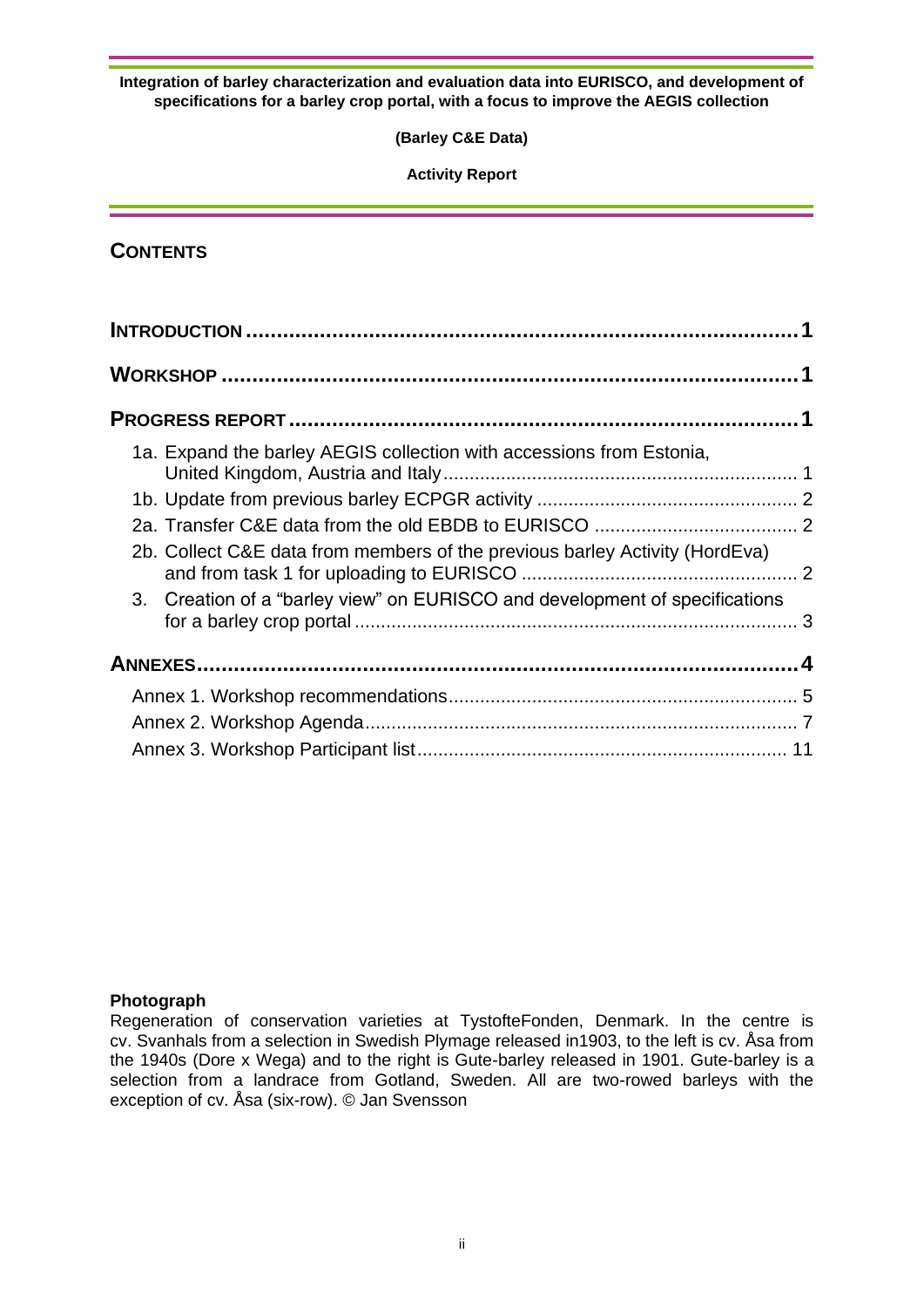**(Barley C&E Data)**

**Activity Report**

## **INTRODUCTION**

In 2015, the ECPGR Activity ["Identification and updating of C&E data in EBDB of](http://www.ecpgr.cgiar.org/working-groups/barley/hordeva/)  AEGIS *Hordeum* [\(HordEva\)"](http://www.ecpgr.cgiar.org/working-groups/barley/hordeva/) defined barley AEGIS accessions for Bulgaria, France, Germany, Latvia, Lithuania, Nordic Countries, Poland, Romania, Slovakia and Switzerland. In addition, the participants conducted an inventory of characterization and evaluation (C&E) data available for the AEGIS accessions. The European Barley Database (EBDB) was created at IPK, Germany, in 1983 and contains ca. 156 000 accessions from ECPGR countries in addition to contributions from genebanks in Australia, Japan, Syria (ICARDA) and the International Barley Core Collection. The EBDB contains basic characterization data for 80 000 accessions (seasonality, row number and kernel cover) and 3029 accessions contain evaluation data from an EU GENRES project. The last update of the EBDB was in 2001 and currently the evaluation data are not accessible.

The aims of the Activity "**Barley C&E Data**" were to expand the Barley AEGIS collection and to upload and provide access to C&E data on European Barley Genetic Resources.

## **WORKSHOP**

A joint workshop of the ForageDataAccess and Barley C&E Data Activities was held in Malmö, Sweden in 2017. The meeting included joint sessions focusing on general information, EURISCO, scientific talks and crop portals. The workshop developed a list of recommended actions (see Annex 1) and available on both Activities' webpages. It includes recommendations on AEGIS, characterization and evaluation data in EURISCO, quality of data in EURISCO and visibility of European genetic resources, C&E data, EURISCO and ECPGR. The meeting agenda can be found in Annex 2 and the list of participants in Annex 3.

## **PROGRESS REPORT**

## **1a. Expand the barley AEGIS collection with accessions from Estonia, United Kingdom, Austria and Italy**

**Austria**: the Activity member left for another position early in the project and no Austrian barley AEGIS accessions were selected.

**Estonia**: the Estonian Crop Research Institute selected 15 accessions for inclusion as barley AEGIS accessions. The selection was based upon the following criteria: country of origin (Estonia), quality of the material, availability of the material at the genebank and safety duplication. These accessions have been flagged.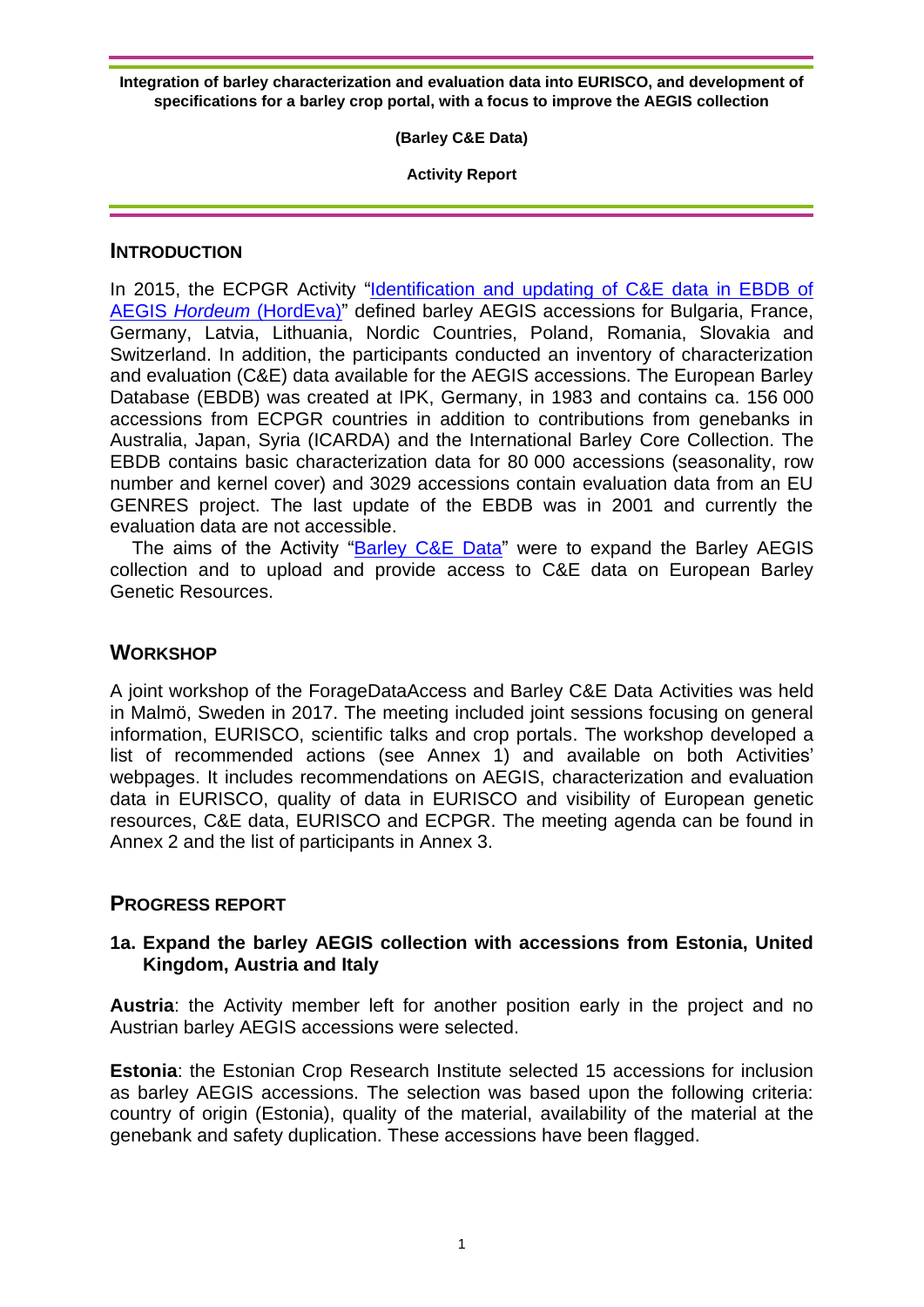**(Barley C&E Data)**

**Activity Report**

**Italy**: ITA004 (CNR-IBBR, Bari, Italy) and ITA382 (CREA-GB, Fiorenzuola d'Arda, Italy) selected 198 accessions for inclusion as barley AEGIS accessions. The selection was based upon the following criteria: geo-referenced landraces collected in different missions across the country (95 accessions) and cultivars bred from 1920 to today (103 accessions). The material was multiplied at a single location in 2018 and phenotyped according to the international standards for the species. These accessions will be flagged in 2019.

**Nordic countries**: NordGen had previously flagged 573 barley accessions. In this Activity 11 additional AEGIS candidates were selected, and the Nordic National Coordinators agreed to flag these accessions for a total of 584 Nordic barley accessions. Selection criteria for Nordic cultivars and landraces are based on Nordic origin and good seed status.

**United Kingdom**: the Activity member was made redundant and no accessions were selected as AEGIS candidates. It was also indicated that lack of information about germination tests postpone flagging new material at present in the UK. The Activity members agreed that only material with germination test should be included.

## **1b. Update from previous barley ECPGR activity**

**Germany**: approximately 13 000 AEGIS candidates were reported to meet the AEGIS criteria under the previous ECPGR barley activity HordEva. A total of 12 634 *Hordeum* accessions were flagged in EURISCO in 2018 in the frame of the present Activity.

## **2a. Transfer C&E data from the old EBDB to EURISCO**

The Activity member assigned to this task retired during the Activity and no progress was made. Stephan Weise (EURISCO Coordinator) offered to download the data to Excel files but a careful examination of the data is needed before uploading to EURISCO.

## **2b. Collect C&E data from members of the previous barley Activity (HordEva) and from task 1 for uploading to EURISCO**

**Italy**: the Italian accessions have been phenotyped according to the Protocol for distinctness, uniformity, and stability test, UPOV species code HORDE\_VUL. A second trial for characterization and evaluation is running in the 2018-19 growing season and all the collected data will be uploaded to EURISCO.

**Estonia**: trials for characterization and evaluation of 24 barley accessions of Estonian origin preserved at the genebank of the Estonian Crop Research Institute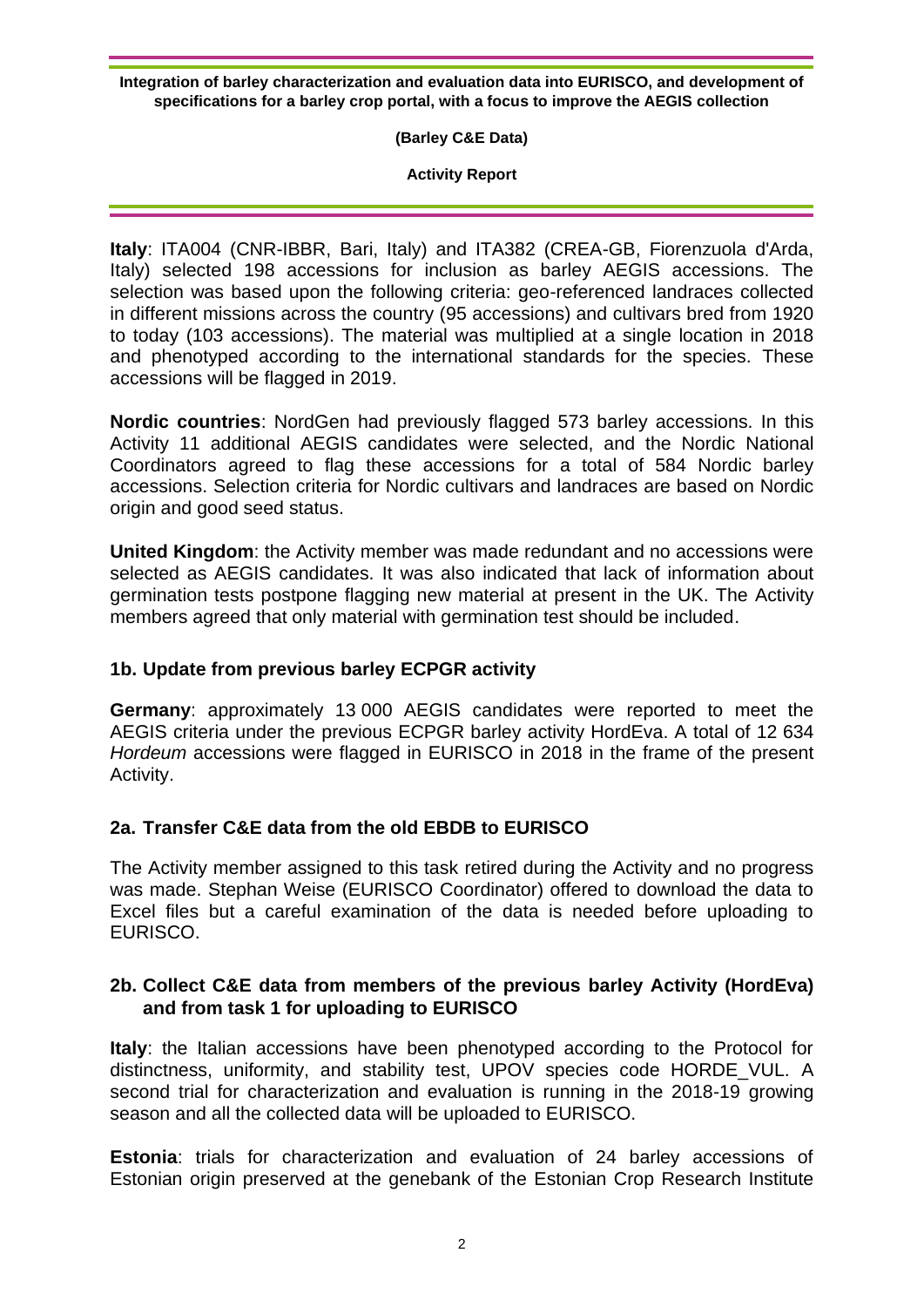**(Barley C&E Data)**

**Activity Report**

are carried out in 2017-2019. Thereafter the data of all three years will be uploaded to EURISCO.

**Nordic countries**: NordGen made an inventory of legacy characterization and evaluation data. However, the data were not uploaded to EURISCO.

**United Kingdom**: C&E data for 472 UK barley accessions from the Biotechnology and Biological Sciences Research Council (BBSRC) barley collection were uploaded to EURISCO, containing information on row number, kernel cover, growth habit, susceptibility to *Puccinia hordei*, *Puccinia striiformis* and *Blumeria graminis f. sp. hordei.*

#### **3. Creation of a "barley view" on EURISCO and development of specifications for a barley crop portal**

During a joint meeting of the Barley WG and the Forages WG in Malmö, Sweden, in March 2017, it was decided to postpone the creation of a barley portal. Instead, a forages portal should be created as a proof of concept first. The former ECPGR *Poa* database was thus reengineered and converted into a crop portal [\(http://poa.ipk](http://poa.ipk-gatersleben.de/)[gatersleben.de\)](http://poa.ipk-gatersleben.de/). This portal can be used as a blueprint for the Barley WG. However, it should first be discussed with the Wheat and *Avena* WGs to examine the possibility of creating a joint cereal portal. Necessary Application Programming Interfaces (APIs) can be provided by EURISCO.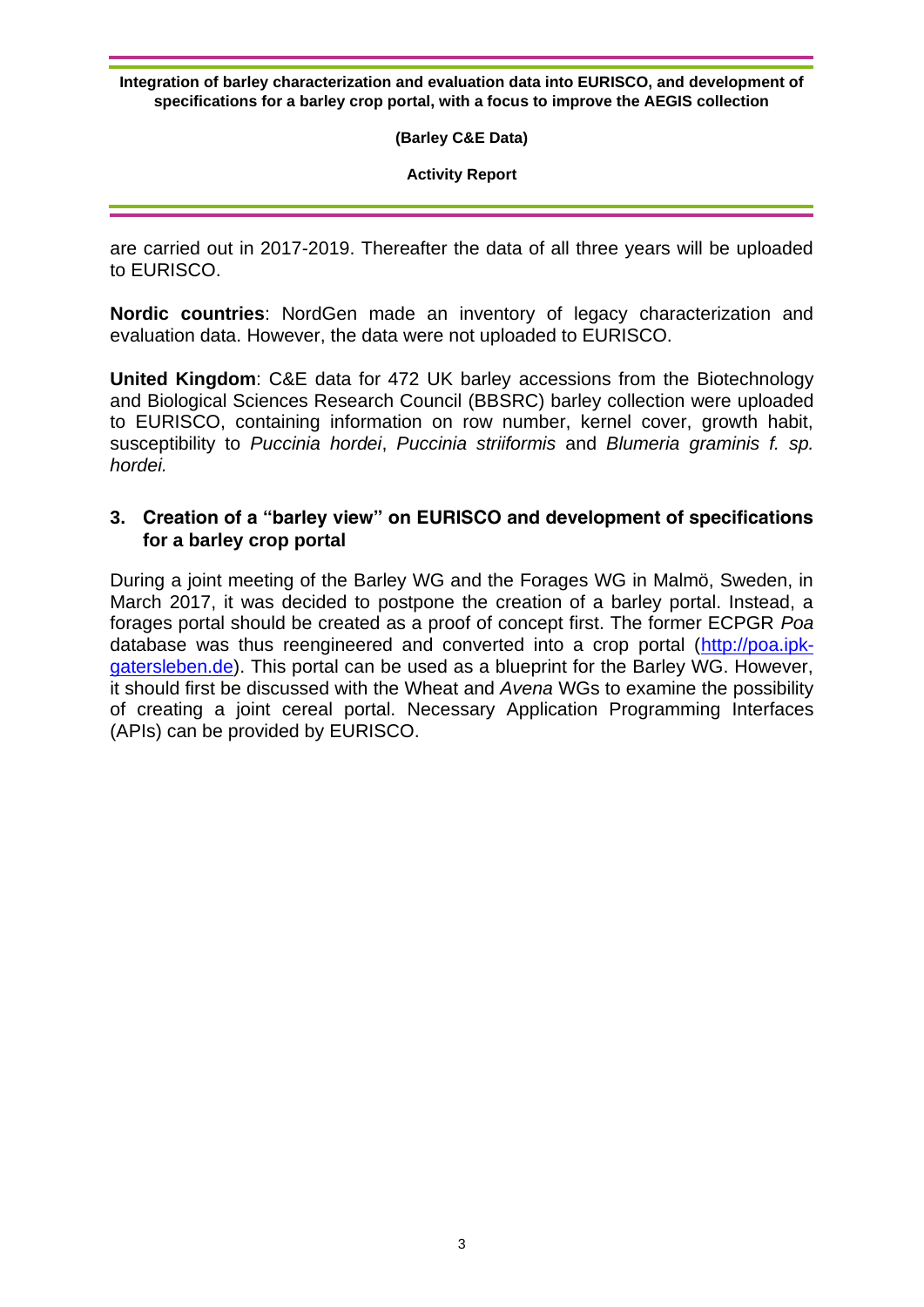#### **(Barley C&E Data)**

#### **Activity Report**

## **ANNEXES**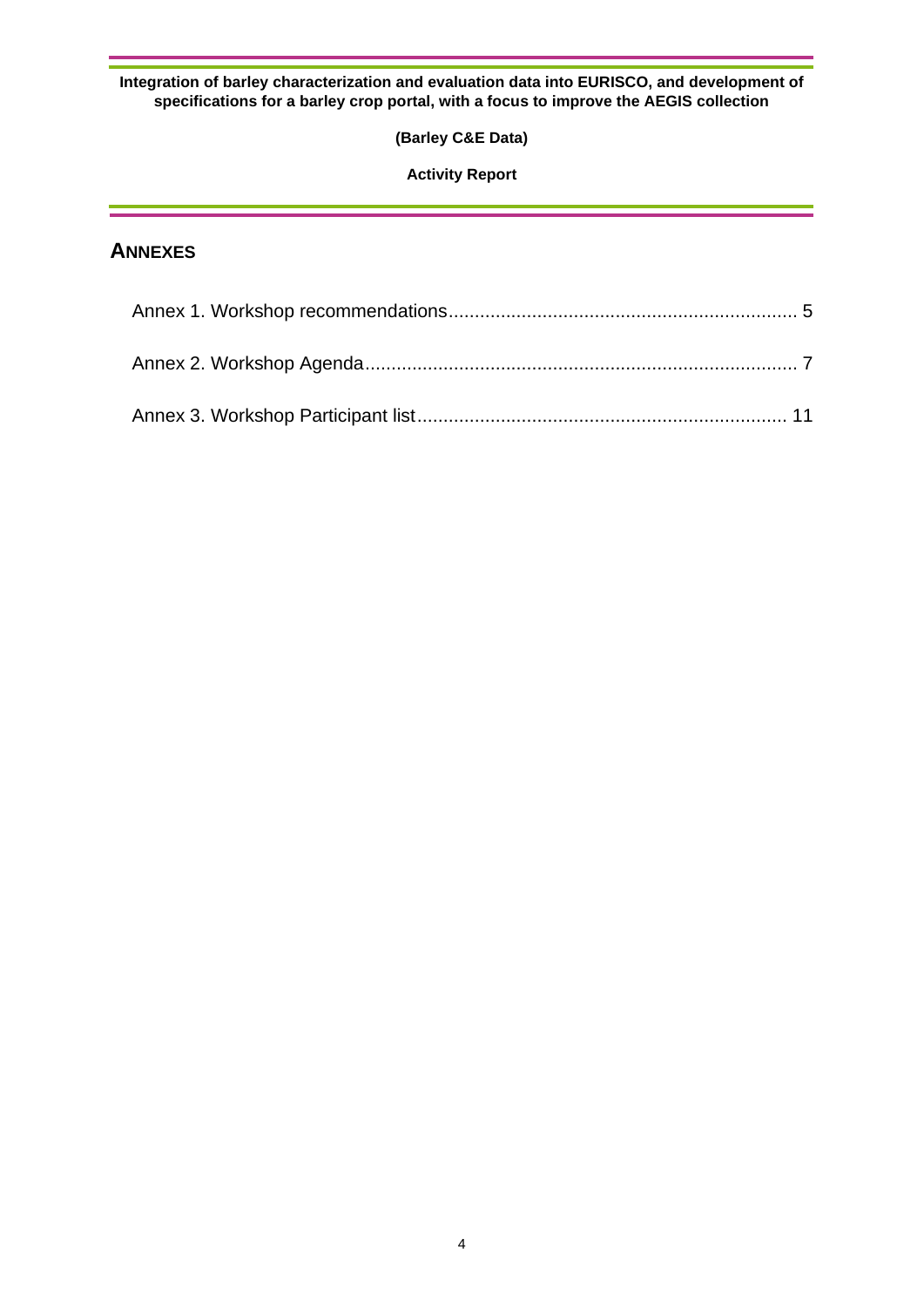**(Barley C&E Data)**

**Activity Report**

#### <span id="page-6-0"></span>**Annex 1. Workshop recommendations**

Listed below are recommendations from the ECPGR Forages and Barley workshop, 14-16 March, 2017, Malmö, Sweden. The workshop was a joint activity of the ECPGR projects "ForageDataAccess" and "Barley C&E Data".

#### **AEGIS**

The lack of stable long-term funding for genebank operations is a major problem. A survey among forage collection holders suggests that lack of funding for regeneration is the most important reason why not more forage accessions have been flagged for the European Collection. We suggest the following actions to stimulate progress for AEGIS:

- 1. Introduce the term "AEGIS candidate", which would be different from a standard AEGIS accession. AEGIS candidate would signify accessions that are unique and should become AEGIS accessions but need regeneration or other action. It could be introduced as a new state (no. 2) within the current AEGIS MCPD descriptor (no. 35). The aim would be to make the need for action and additional funding more visible.
- 2. ECPGR should work towards strengthening the basis for funding for genebanks in Europe. Different approaches should be explored, for example cooperation with funding agencies, lobbying for increased funding on the European level and strengthening the status of ECPGR and AEGIS. The latter could be achieved by
	- o Exploring options for AEGIS to gain ERIC (European Research Infrastructure Consortium) status to improve long-term funding opportunities and a more integrated system for sharing of responsibilities for regeneration.
- 3. A system with mentorship could stimulate collection holders to flag accessions. In such a system genebanks with experience of flagging AEGIS accessions could mentor those that have not done so. ECPGR could for example offer travel support within the grant system.
- 4. The Executive Committee should encourage the National Focal Points (NFPs) to work together with the collection holders and flag accessions for AEGIS.

#### **Characterization and Evaluation data in EURISCO**

The first data sets have been uploaded into EURISCO and the system for upload, display and download of C&E data is functioning (though modifications to meet user needs and wishes will be performed later). We recommend:

- 5. Actions should be initiated to encourage upload of C&E data on a larger scale. The workshop suggests that efforts should be made to involve the National Focal Points. These are people that have the technical expertise to transform the data into the correct format (which can appear daunting for non-experts).
- 6. Development of a EURISCO feature for downloading of C&E data at experiment level would allow users to perform their own analysis. Ideally, the download options would also append passport data of the accessions included in the experiment.
- 7. Evaluate the possibility to include C&E data from accessions that are currently not documented in EURISCO, if included in an experiment together with EURISCO accessions.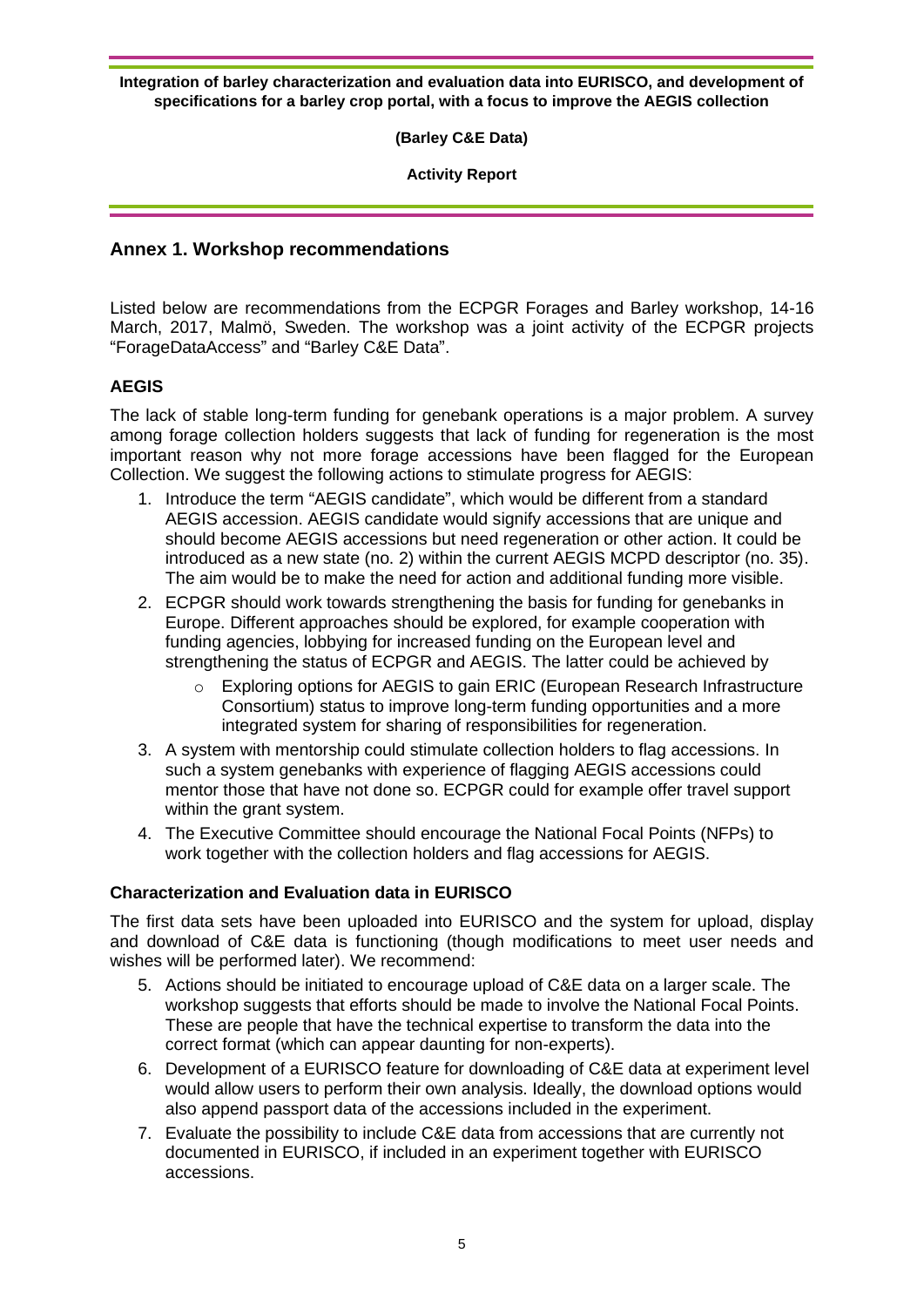#### **(Barley C&E Data)**

#### **Activity Report**

8. A study on the feasibility of assigning digital object identifiers (DOIs) to uploaded C&E experiments. The presence of a DOI makes datasets of C&E experiments "citable" for users and it would allow uploaders and EURISCO to track the use of the data by citation count.

#### **Quality of data in EURISCO**

The quality, not only the quantity, of data in EURISCO is very important. Errors and inconsistences in the data hinder users to efficiently search for information.

- 9. We support the establishment of a quality check system in EURISCO, for example regarding taxonomy and geographic coordinates.
- 10. We support actions to encourage collection holders to adopt common naming practices and clean their data of errors.
- 11. Lower quality data, such as poorly documented field observations, can be included but should have a "warning" explaining the limitations.

#### **Visibility of European genetic resources, C&E data, EURISCO and ECPGR**

The workshop considers that the awareness of breeders and other users about genetic resources available at European genebanks and about the associated C&E data is too low. Actions should be taken to broaden/spread this knowledge:

- 12. Crop portals could be a way to not only inform about specific crops but also channel users into relevant parts of EURISCO and the ECPGR homepages. The workshop participants agreed that a European Crop Portal should:
	- a. Aim at increasing the knowledge about the crop, the genetic resources available in Europe, C&E data and at the same time increase the visibility of EURISCO and ECPGR.
	- b. Be hosted under the umbrella of ECPGR.
	- c. Be "owned" by the relevant Working Group (not individual persons).
	- d. Channel users into a relevant view ("subpage") of EURISCO devoted to the specific crop.
	- e. The Forages WG will set up a simple Forage Crop Portal during 2017 and this can serve as an example of how such a portal can look and function.
	- f. The Barley WG will postpone development of a barley portal until discussions have been held with the Wheat and *Avena* WGs on the possible development of a joint cereal portal and about potential overlap with other similar initiatives.
- 13. Actions directly targeted towards breeders and pre-breeders should be initiated to inform about the new C&E module in EURISCO and the type of data available. This should include presentations of EURISCO on conferences.
- 14. The inclusion of EURISCO as data provider for GBIF (the Global Biodiversity Information Facility) should be updated and extended for C&E data. Each holding institution should appear as separate data owner.
- 15. Explore additional data-publishing pathways from the data publishing genebank to the NFPs and EURISCO utilizing the GBIF data-publishing infrastructure, including support and training from the national GBIF Node helpdesks that are established in GBIF member countries.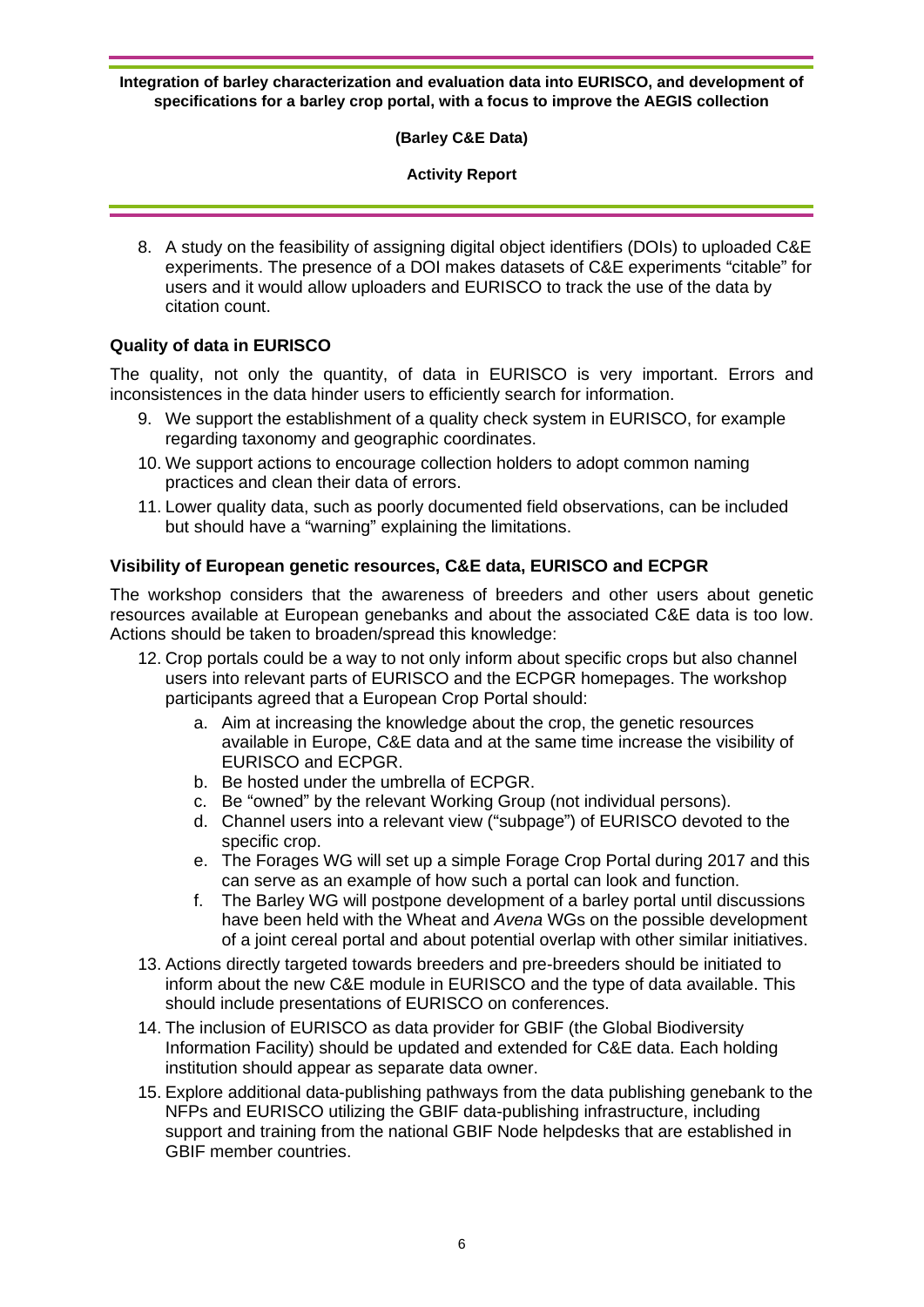**(Barley C&E Data)**

**Activity Report**

<span id="page-8-0"></span>**Annex 2. Workshop Agenda**

# **Forages and Barley ECPGR workshop**

14-16 March 2017, Malmö, Sweden

A joint meeting of the ECPGR projects "ForageDataAccess" and "Barley C&E Data"

*Location:* Elite Hotel Savoy, Norra Vallgatan 62, 211 22 Malmö Rooms "Lilla salen", "Empiren", and "JF Horn"

## *March 14*

| <b>When</b>                                                  | <b>What</b>                                                                                     | <b>Who</b>           |  |  |  |
|--------------------------------------------------------------|-------------------------------------------------------------------------------------------------|----------------------|--|--|--|
| $13:00 - 14:00$                                              | <b>Arrival and lunch</b>                                                                        |                      |  |  |  |
|                                                              | (at Elite Hotel Savoy)                                                                          |                      |  |  |  |
|                                                              |                                                                                                 |                      |  |  |  |
|                                                              | Welcome session (Chair: Ian D. Thomas)                                                          |                      |  |  |  |
|                                                              | Room: "Lilla salen"                                                                             |                      |  |  |  |
| 14:00<br>Welcome to the meeting                              |                                                                                                 | Anna Palmé and Jan   |  |  |  |
|                                                              |                                                                                                 | Svensson             |  |  |  |
| 14:05                                                        | Roundtable introductions of participants                                                        | All                  |  |  |  |
| 14:25                                                        | NordGen Welcome                                                                                 | Roland von Bothmer   |  |  |  |
| Introduction to the project "Forage Data<br>14:40<br>Access" |                                                                                                 | Anna Palmé           |  |  |  |
| 14:50                                                        | Introduction to the project "Barley C&E<br>Data"                                                | Jan Svensson         |  |  |  |
| 15:00                                                        | Information and updates from ECPGR,<br>including their vision of the future for<br><b>AEGIS</b> | Eva Thörn            |  |  |  |
| 15:30<br>Q&A                                                 |                                                                                                 | Chair                |  |  |  |
| 15:40                                                        | Coffee/Tea                                                                                      |                      |  |  |  |
|                                                              |                                                                                                 |                      |  |  |  |
|                                                              | Session 1: Characterization and evaluation data in EURISCO (Chair: Külli Annamaa)               |                      |  |  |  |
| Room: "Lilla salen"                                          |                                                                                                 |                      |  |  |  |
| 16:10                                                        | A priority descriptor list for forages                                                          | Evelin Willner       |  |  |  |
| 16:20                                                        | Gaps in EURISCO compared to the                                                                 | <b>Stephan Weise</b> |  |  |  |
|                                                              | <b>ECCDBs</b>                                                                                   |                      |  |  |  |
| 16:30                                                        | What can a C&E module in EURISCO give                                                           | <b>Stephan Weise</b> |  |  |  |
|                                                              | us? Presentation of the demo version for                                                        |                      |  |  |  |
|                                                              | C&E data in EURISCO                                                                             |                      |  |  |  |
| 17:10                                                        | Q&A on the C&E module                                                                           | All                  |  |  |  |
| $17:50 - 18:00$                                              | Summing up                                                                                      | Chair                |  |  |  |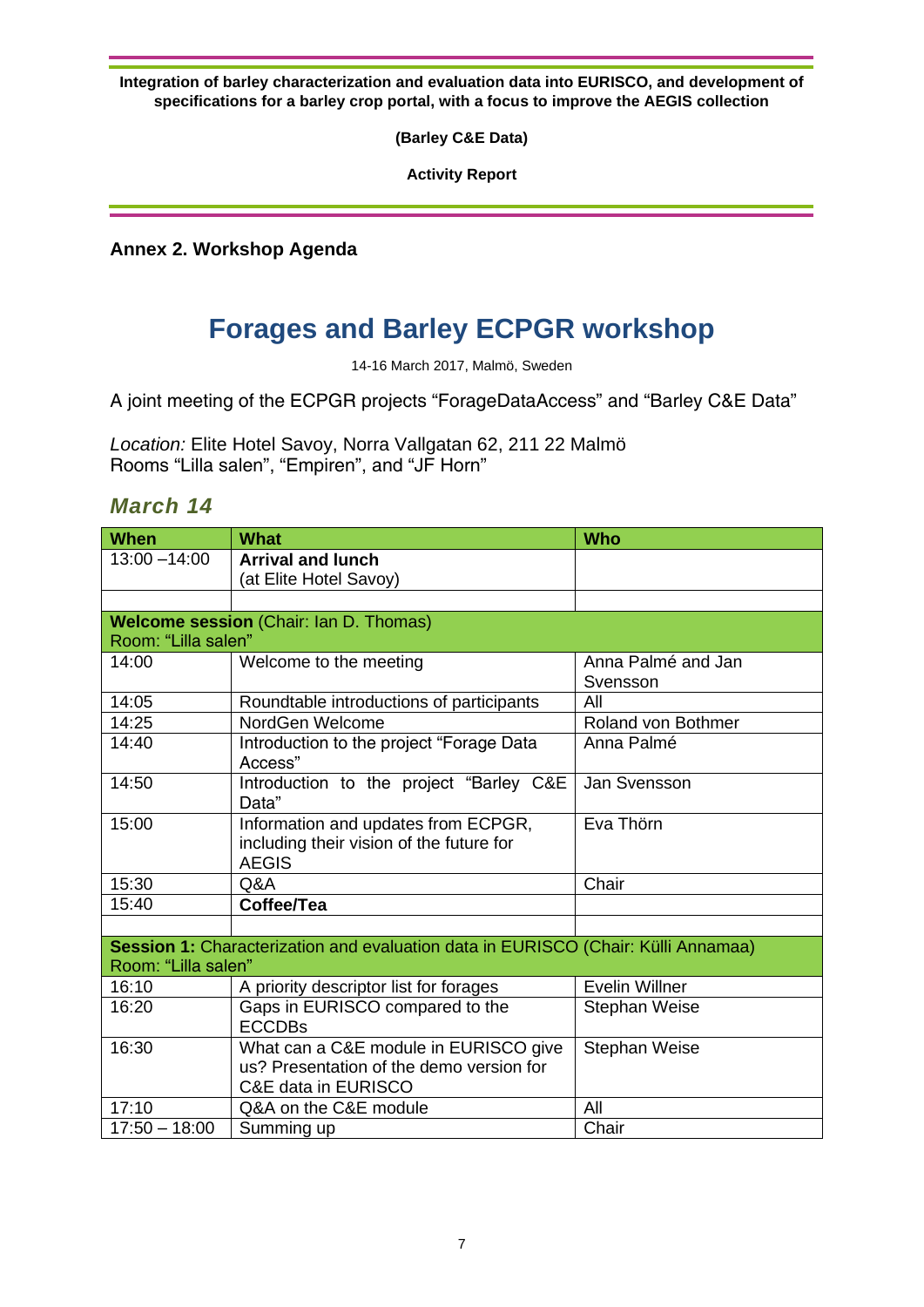**(Barley C&E Data)**

**Activity Report**

## *March 15 (Forage and Barley sessions in parallel in the morning)*

**Forage sessions**

| Session 2a: AEGIS Forages - establishment of the European Forage Collection (Chair:         |                                                                                                   |                       |  |  |
|---------------------------------------------------------------------------------------------|---------------------------------------------------------------------------------------------------|-----------------------|--|--|
| Evelin Wilner). Room: "Empiren"                                                             |                                                                                                   |                       |  |  |
| 9:00                                                                                        | General progress on the European Forage<br>Collection (EFC) and results from the<br>questionnaire | <b>Petter Marum</b>   |  |  |
| 9:30                                                                                        | Why are not more forage accessions in the<br>EFC (AEGIS)? The French perspective                  | Aurélia Priet         |  |  |
| 9:40                                                                                        | Why are not more forage accessions in the<br>EFC (AEGIS)? The Bulgarian perspective               | Maria Stamatova       |  |  |
| Why are not more forage accessions in the<br>9:50<br>EFC (AEGIS)? The Austrian perspective  |                                                                                                   | <b>Wilhelm Graiss</b> |  |  |
| 10:00<br><b>Discussion</b>                                                                  |                                                                                                   | Chair                 |  |  |
| 10:30                                                                                       | Coffee/Tea                                                                                        |                       |  |  |
| Session 3a: Forage data in EURISCO and WG plans (Chair: Maria Stamatova)<br>Room: "Empiren" |                                                                                                   |                       |  |  |
| 11:00                                                                                       | Error and duplicate identification in forage<br>accessions in EURISCO                             | lan D. Thomas         |  |  |
| 11:30                                                                                       | What forage-specific descriptors are<br>missing from EURISCO?                                     | lan D. Thomas         |  |  |
| 11:50                                                                                       | Workplan for the ECPGR WG on Forages<br>- progress and future plans                               | Anna Palmé            |  |  |
| 12:05                                                                                       | <b>Discussion</b>                                                                                 | Chair                 |  |  |
| 12:30                                                                                       | Lunch                                                                                             |                       |  |  |
| 13:30                                                                                       | Guided tour in Malmö                                                                              | All                   |  |  |
| $15:30 - 16:50$                                                                             | Discussion (including Coffee/Tea)                                                                 | All                   |  |  |

Discussion questions forages

- What tasks from the Forages workplan would be most important to prioritise 2018?
- What would be needed to increase the number of accessions in the EFC (AEGIS)? (WG tasks and recommendations to the ECPGR)
- Crop-specific standards for forages (discuss the draft commented by the ECPGR secretariat, see separate document)
	- $\circ$  Optimal/minimum number of plants to sample when collecting (4.1.5)
	- o Number of seeds used for germination testing (4.3.2)
	- $\circ$  Proportion of the collection that should be characterized (4.5.1)
	- o Oher issues
- What forage-specific descriptors should be included in EURISCO (if any?)?
- Are new features needed in EURISCO to facilitate the AEGIS process?
- How can the process of entering C&E data into EURISCO be facilitated?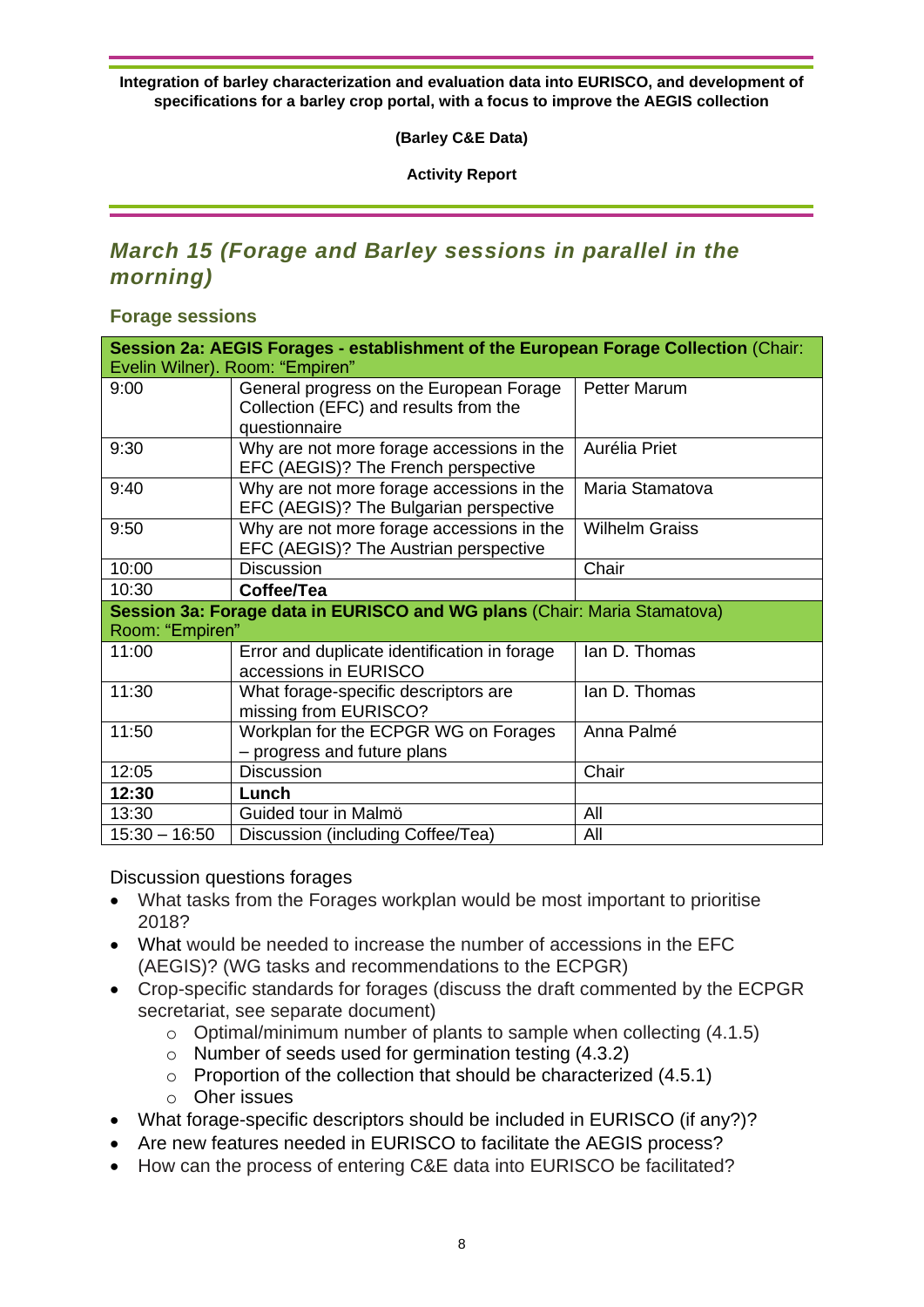#### **(Barley C&E Data)**

#### **Activity Report**

## **Barley sessions**

| Session 2b: AEGIS Barley - establishment of the European Barley Collection (Chair:<br>Helmut Knüpffer). Room: "JF Horn" |                                                                    |                      |  |  |
|-------------------------------------------------------------------------------------------------------------------------|--------------------------------------------------------------------|----------------------|--|--|
| 9:00                                                                                                                    | Update on previous activities                                      | Jan Svensson         |  |  |
| 9:10                                                                                                                    | Current status of the European Barley<br><b>Collection (AEGIS)</b> | Jan Svensson         |  |  |
| 9:30                                                                                                                    | New AEGIS collections from Estonia                                 | Külli Annamaa        |  |  |
| 9:40                                                                                                                    | New AEGIS collections from Italy                                   | Alessandro Tondelli  |  |  |
| 9:50                                                                                                                    | <b>New AEGIS collections from Austria</b>                          | Wolfgang Kainz       |  |  |
| 10:00                                                                                                                   | New AEGIS collections from UK                                      | <b>Adrian Turner</b> |  |  |
| 10:10                                                                                                                   | <b>Discussion</b>                                                  | Chair                |  |  |
| 10:30                                                                                                                   | Coffee/Tea                                                         |                      |  |  |
| Session 3b: Barley WG plans (Chair: Adrian Turner). Room: "JF Horn"                                                     |                                                                    |                      |  |  |
| 11:00                                                                                                                   | Workplan for the ECPGR Barley WG -<br>future plans                 | Jan Svensson         |  |  |
| 11:10                                                                                                                   | Crop-specific genebank standards -<br><b>AQUAS for Barley</b>      | Jan Svensson         |  |  |
| $11:20 - 12:30$                                                                                                         | <b>Discussion</b>                                                  | Chair                |  |  |
| 12:30                                                                                                                   | Lunch                                                              |                      |  |  |
| 13:30                                                                                                                   | Guided tour in Malmö                                               | All                  |  |  |
| $15:30 - 16:50$                                                                                                         | Discussion sessions (including Coffee/Tea)                         | All                  |  |  |

Discussion questions Barley

- Workplan for the ECPGR Barley WG future plans
- Crop-specific genebank standards AQUAS for Barley

#### **Both Forages and Barley groups:**

| <b>Discussion session</b> (Chair: Ahmed Jahoor) |                                      |                           |  |
|-------------------------------------------------|--------------------------------------|---------------------------|--|
| Room: "Lilla salen"                             |                                      |                           |  |
| 17:00                                           | Reporting from the group discussions | Chairs of each discussion |  |
|                                                 |                                      | group                     |  |
| $17:50 - 18:00$                                 | Summing up                           | Chair                     |  |

## **Common dinner in Malmö 19:00**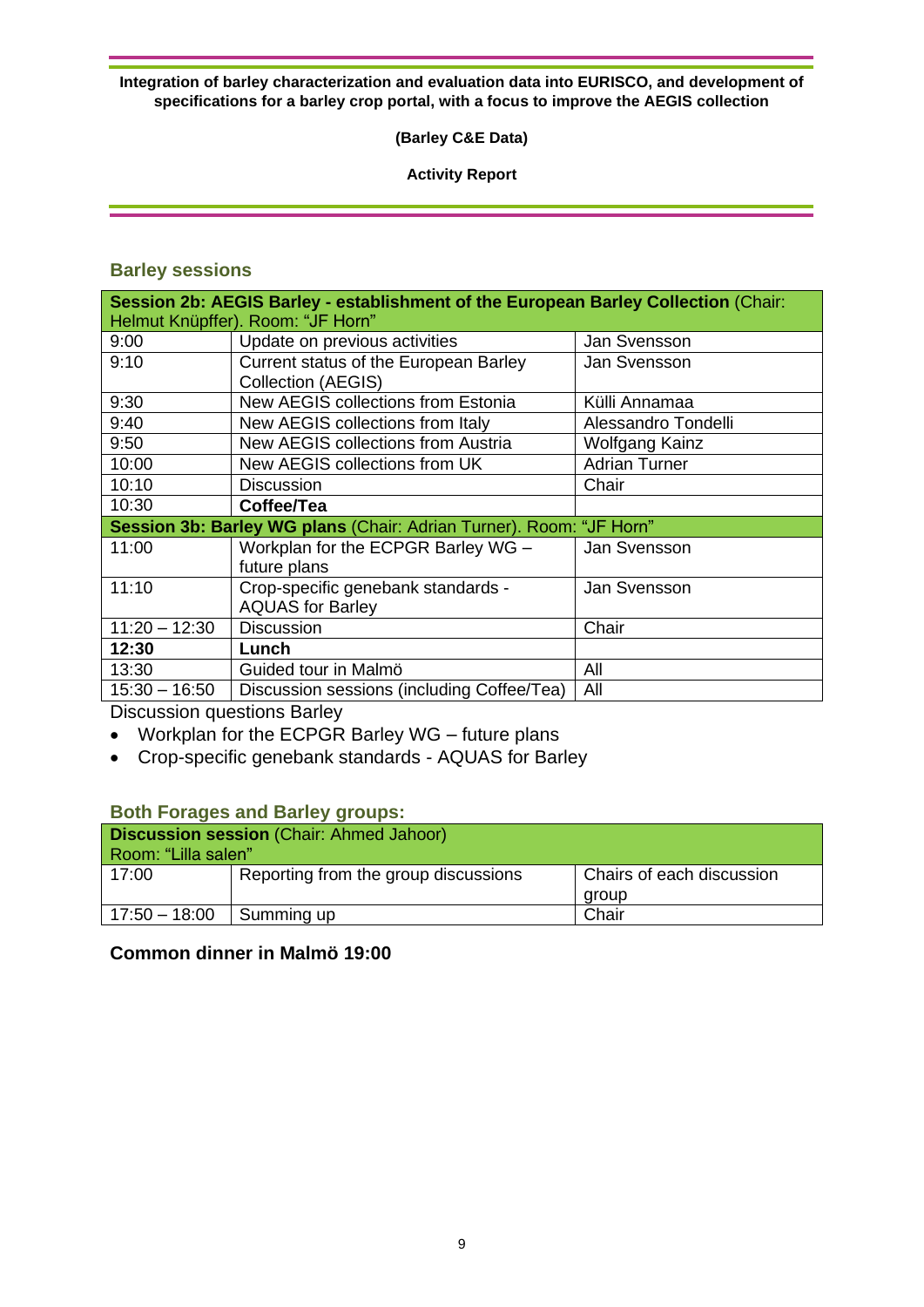#### **(Barley C&E Data)**

#### **Activity Report**

## *March 16*

| Scientific talks (Chair: Anna Palmé) |                                                                               |                       |  |
|--------------------------------------|-------------------------------------------------------------------------------|-----------------------|--|
| Room: "Lilla salen"                  |                                                                               |                       |  |
| 9:00                                 | Conservation of regional genetic resources                                    | <b>Wilhelm Graiss</b> |  |
|                                      | from semi-natural grassland (G-Zert)                                          |                       |  |
| 9:30                                 | Genomic selection in barley                                                   | Ahmed Jahoor          |  |
| 10:00                                | Coffee/Tea                                                                    |                       |  |
|                                      | Session 4: European Crop Portals for forages and barley (Chair: Petter Marum) |                       |  |
| Room: "Lilla salen"                  |                                                                               |                       |  |
| 10:20                                | GBIF data portal                                                              | Dag Endresen          |  |
| 11:20                                | A European Crop Portal for Forages                                            | lan D. Thomas         |  |
| 11:35                                | Discussion on the Crop Portal for Forages                                     | All                   |  |
|                                      | (What should be included in the portal?)                                      |                       |  |
| 12:05                                | A European Crop Portal for Barley                                             | Jan Svensson          |  |
| 12:20                                | Discussion on the Crop Portal for Barley                                      | All                   |  |
|                                      | (What should be included in the portal?)                                      |                       |  |
| 12:50                                | Summing up                                                                    | Anna Palmé and Jan    |  |
|                                      |                                                                               | Svensson              |  |
| $13:00 - 14:00$                      | Lunch                                                                         |                       |  |